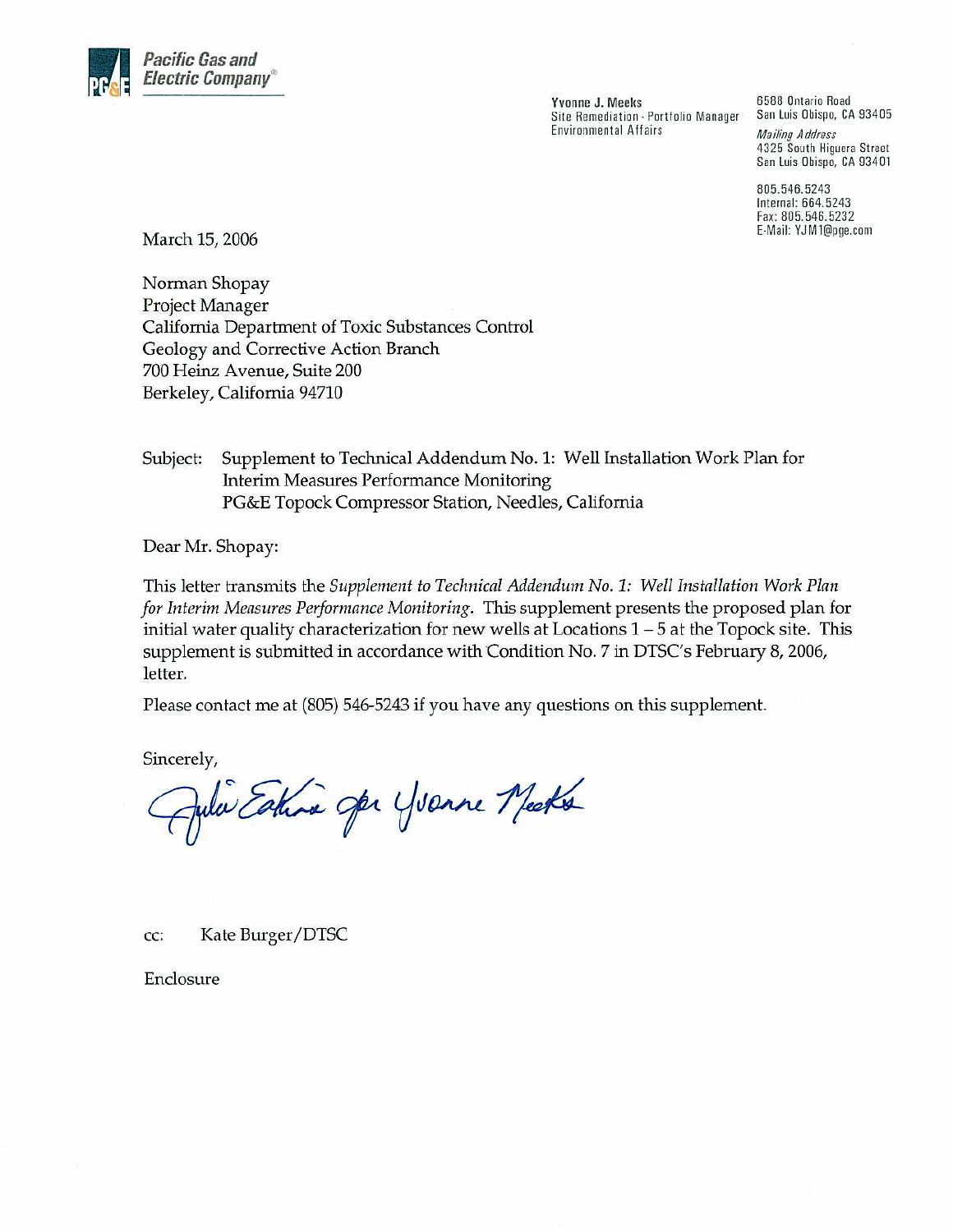# **Supplement to Technical Addendum No. 1: Well Installation Work Plan for Interim Measures Performance Monitoring, PG&E Topock Compressor Station, Needles, California**

**Date**: March 15, 2006

# **Introduction**

This Supplement to Technical Addendum No. 1 (Supplement) describes the proposed initial characterization sampling and laboratory analysis for new monitoring wells installed at Locations 1 through 5 as part of the Interim Measures (IM) field investigations at the Pacific Gas and Electric Company (PG&E) Topock Compressor Station near Needles, California. On January 27, 2006, PG&E submitted to the California Department of Toxic Substances Control (DTSC) *Technical Addendum No. 1: Well Installation Work Plan for Interim Measures Performance Monitoring* (IMPM; CH2M HILL 2006), which incorporated DTSC's conditions for implementing the IMPM Work Plan (CH2M HILL 2005a), including well completion details for additional wells at Locations 1 through 5. The scope of work presented in Technical Addendum No. 1 was conditionally approved by DTSC in a letter dated February 8, 2006.

This Supplement is intended to address Condition No. 7 of the DTSC February  $8/2006$  letter to provide the proposed sampling and laboratory analysis plan for initial groundwater characterization of the new IMPM wells at Locations 1 through 5.

# **Initial Groundwater Sampling at Locations 1 - 5**

#### **Monitoring Frequency and Parameters**

Initial groundwater characterization of wells constructed at Locations 1 through 5 will be conducted in a single sampling event at each well, to occur within 30 days of well installation.

Initial water quality characterization parameters for this event are as follows:

- Hexavalent chromium
- Dissolved chromium
- Total dissolved solids
- Specific conductance
- Chloride, sulfate, and nitrate
- Alkalinity (carbonate/bicarbonate)
- Calcium, magnesium, potassium, sodium, boron, manganese, and iron
- Stable isotopes (oxygen 18 and deuterium)